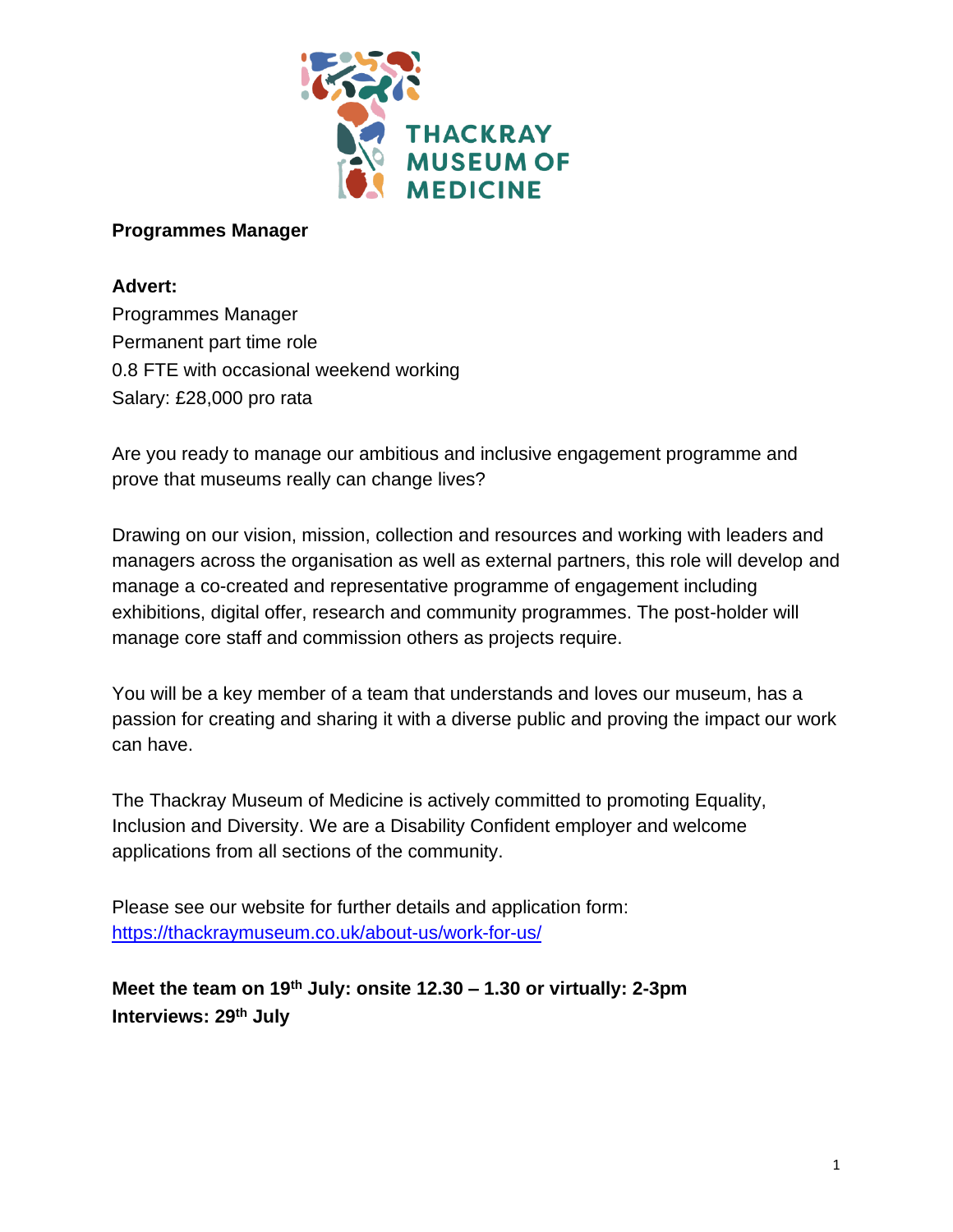# **Programmes Manager Job Description**

| <b>Reports to</b>                                      | Director of Collections and Programme                                                                                                                                                                                                                                                               |                          |                   |  |
|--------------------------------------------------------|-----------------------------------------------------------------------------------------------------------------------------------------------------------------------------------------------------------------------------------------------------------------------------------------------------|--------------------------|-------------------|--|
| <b>Salary</b>                                          | £22,000 per annum                                                                                                                                                                                                                                                                                   |                          |                   |  |
| <b>Benefits and</b><br><b>Conditions</b><br>(overview) | 25 days annual leave entitlement plus 8 statutory holidays<br>Normal working hours are approx. 37.5 hours per week<br>Regular weekend working required<br>Enhanced DBS check required<br>Other terms and conditions in line with the Thackray Museum of<br>Medicine standard Contract of Employment |                          |                   |  |
| <b>Level/Salary Range:</b>                             | £28k pro rata                                                                                                                                                                                                                                                                                       | <b>Position</b><br>Type: | 0.8 FTE permanent |  |
| <b>Job Description</b>                                 |                                                                                                                                                                                                                                                                                                     |                          |                   |  |

### **Who we are:**

The Thackray Museum of Medicine is a place that inspires people with the passion and purpose of medicine and healthcare, past present and future. We comprise collections, built heritage and a unique community. We're the UK's largest independent medical museum with a collection of over 70,000 objects, books and archives. These are exciting times to join the Museum as it re-opens following a major redevelopment to reinterpret our galleries and improve our visitor experience. The Museum is open to the public 7 days a week, 10am – 5pm. We have 11 new galleries, a café, shop, community engagement hub ('The Core'), Education centre ('The Nerve Centre') and a conference & events facility. You will be a key member of a team that understands and loves our museum and has a passion for sharing it with a diverse public [https://thackraymuseum.co.uk/](about:blank)

Mission: We use our unique collections and building as a foundation to:

• Inspire people with stories of the motivation, commitment and achievement that drives medical progress.

• Promote communities' and individuals' agency in shaping health, wellbeing and the future of medicine and healthcare.

- Enable people to participate in a public conversation about medicine and health.
- Provide a space in our shared stories for the underrepresented and unheard.

• Provide a focus for researchers, people working in medicine, patients, decision-makers and the public to connect, share ideas, imagine and create a better future.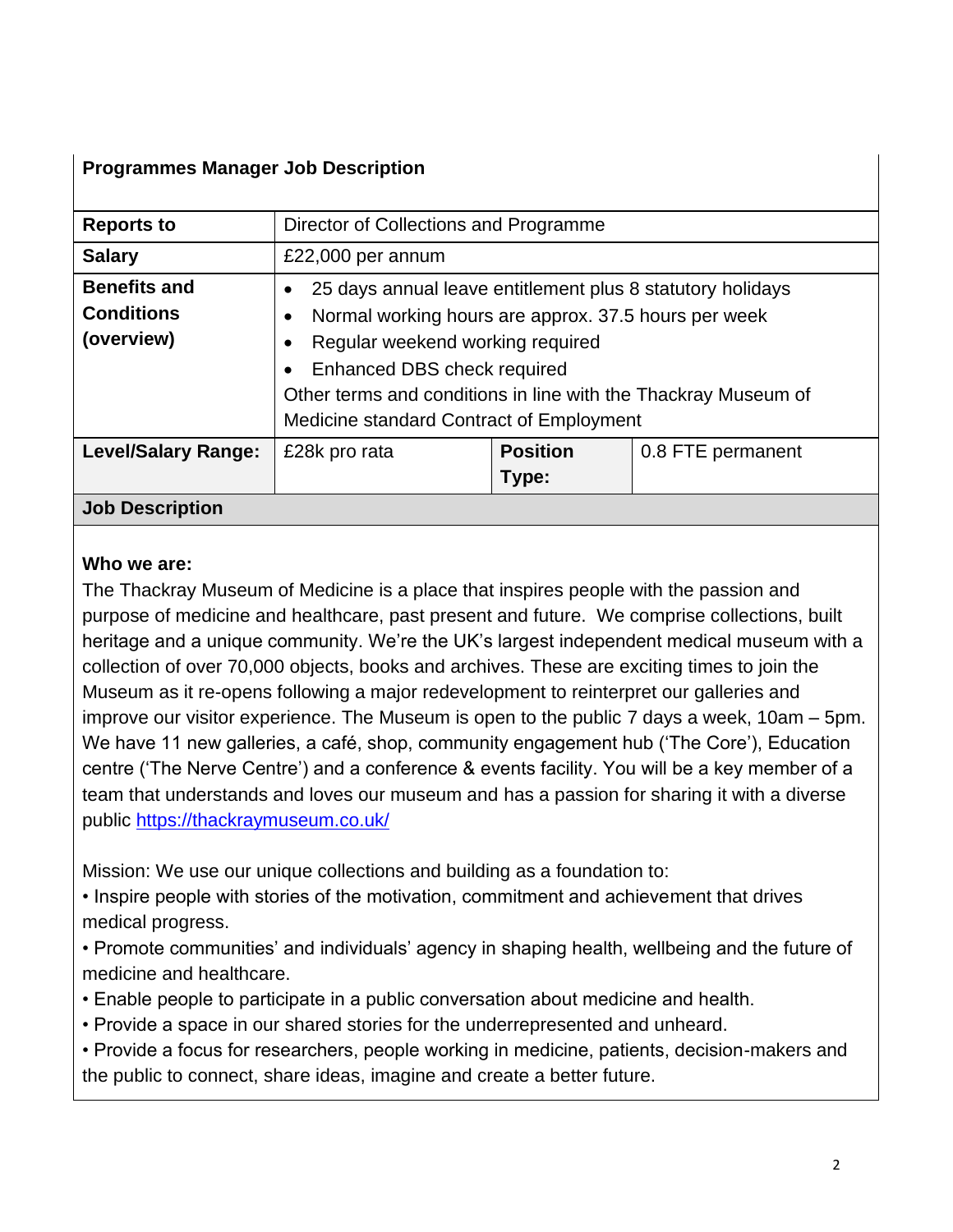# **Primary Purpose of the Role:**

Drawing on our vision, mission, collection and resources and working with leaders and managers across the organisation as well as external partners, this role will develop an ambitious, co-created and representative programme of engagement including exhibitions, projects, digital offer, research and community programmes. The post holder will manage core staff and commission others as projects require.

**Key tasks and specific responsibilities are set out below together with the necessary or desirable qualifications, skills and experience:**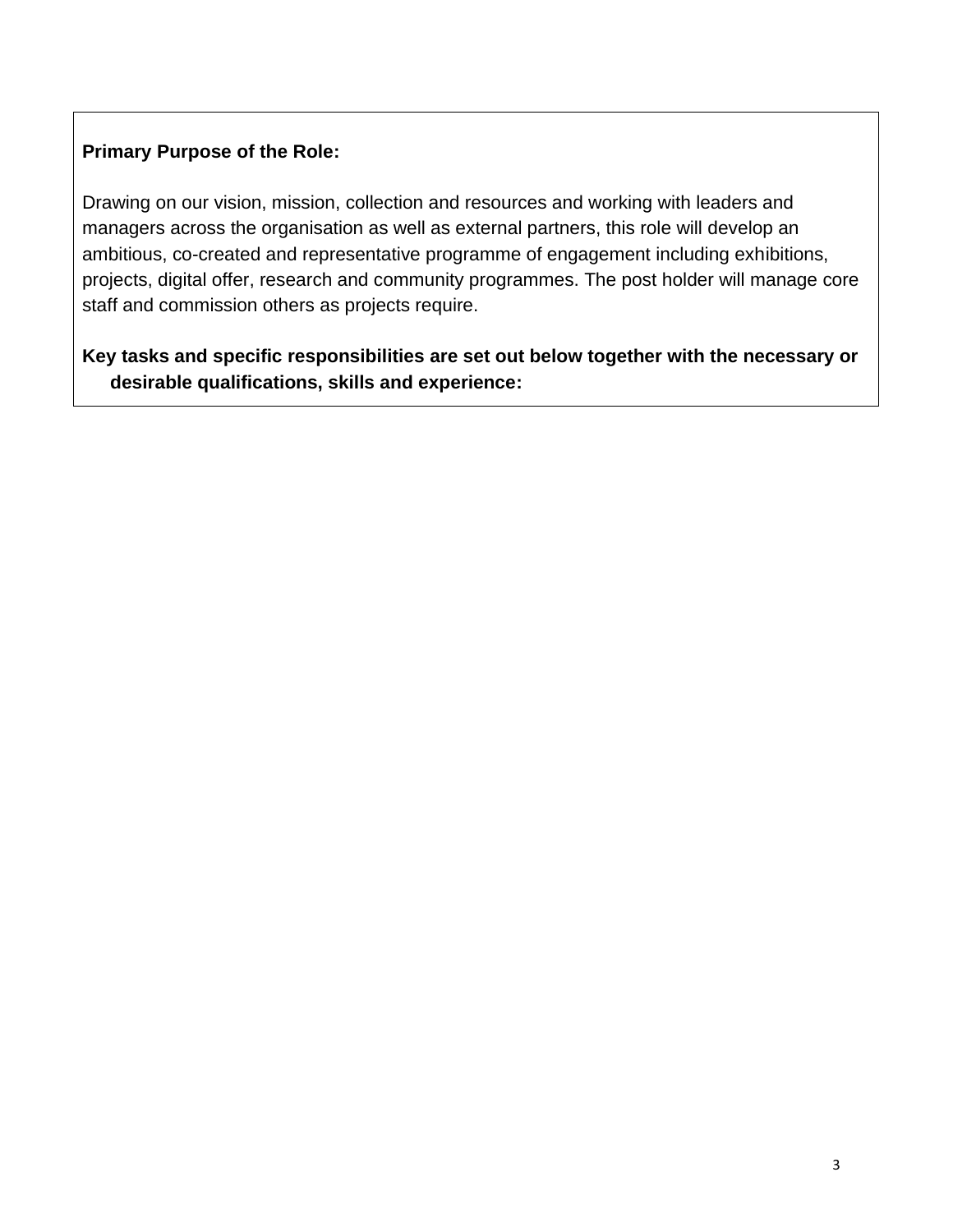| Key tasks and responsibilities                    | <b>Essential qualifications /experience/</b>            | <b>Desirable qualifications/</b>      |
|---------------------------------------------------|---------------------------------------------------------|---------------------------------------|
|                                                   | skills / competencies                                   | experience /skills/ competencies      |
| Work with direct reports (Programmes Curator      | A passion for making the history of                     | Qualification, experience or          |
| and Community Co-Producer) and manage             | medicine relevant to a broad audience;                  | knowledge of working with medical     |
| commissions and contracts to ensure the           | Qualification in museum practice or                     | or science collections; Qualification |
| development, delivery and evaluation of high-     | equivalent experience; Experience of                    | in heritage interpretation;           |
| quality exhibition, project, digital and research | managing the development, delivery                      | <b>Experience of collections</b>      |
| programmes. Set and implement high quality        | and evaluation of high quality<br>management standards, |                                       |
| production standards and produce consistent       | programmes using collections across a                   | procedures and systems.               |
| and useful quantitative and qualitative           | variety of platforms and formats                        |                                       |
| evaluation data.                                  | including exhibitions and digital;                      |                                       |
| Build relationships with and manage projects      | Experience of managing projects with                    |                                       |
| with internal and external partners and a wide    | partners - preferably across                            |                                       |
| range of organisations and individuals. Lead on   | community, academic and commercial                      |                                       |
| brokering agreements and managing                 | organisations                                           |                                       |
| relationships and timetables. Write, manage       |                                                         |                                       |
| and implement agreements with partners and        |                                                         |                                       |
| ensure clear, fair and equitable arrangements     |                                                         |                                       |
| are made to encourage a diverse range of          |                                                         |                                       |
| partners work with us. Work with the Volunteer    |                                                         |                                       |
| Co-ordinator to ensure local people, students     |                                                         |                                       |
| and other volunteers are included in              |                                                         |                                       |
| programme planning and delivery.                  |                                                         |                                       |
| Manage the small core team of producers and       | Ability to manage and work as part of a                 | Understanding of Creative Case for    |
| commission freelance producers as necessary,      | team                                                    | Diversity (ACE)                       |
| managing recruitment, budgeting and               |                                                         |                                       |
| timetabling. Follow our CCD strategy in           |                                                         |                                       |
| commissioning a diverse range of producers        |                                                         |                                       |
| and creatives.                                    |                                                         |                                       |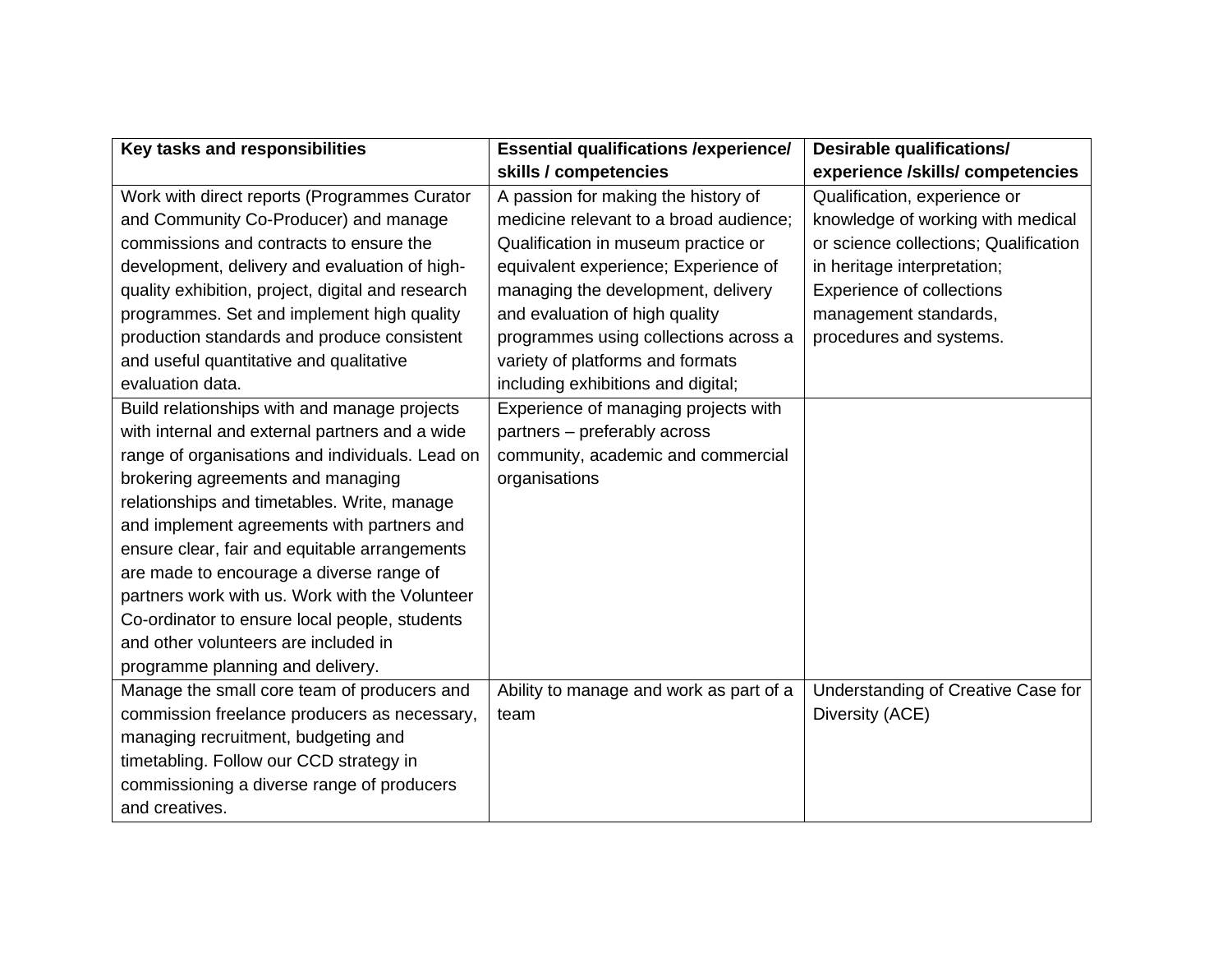| Manage the programme timetable and cross<br>departmental programme meetings, ensuring<br>plans and developments are shared and<br>consulted on across the organisation. Follow<br>TMM procedures and plans to ensure<br>programme concepts are understood and<br>supported across the museum. Ensure every<br>opportunity is taken to integrate programming<br>into TMMs work eg conferencing, café, shop in | Ability to work flexibly and manage<br>multiple tasks and projects efficiently;<br>IT skills, including MS Office, Excel |                                                                                                                                                                                                                                                                                                                |
|--------------------------------------------------------------------------------------------------------------------------------------------------------------------------------------------------------------------------------------------------------------------------------------------------------------------------------------------------------------------------------------------------------------|--------------------------------------------------------------------------------------------------------------------------|----------------------------------------------------------------------------------------------------------------------------------------------------------------------------------------------------------------------------------------------------------------------------------------------------------------|
| order to maximise impact and income.                                                                                                                                                                                                                                                                                                                                                                         |                                                                                                                          |                                                                                                                                                                                                                                                                                                                |
| Work with the Director of Collections and<br>Programme to develop engagement strategies<br>and plans - including exhibition, research,<br>community and digital strategies - in line with<br>best practice. Use frameworks such as<br>Inspiring Learning For All, Power to the People,<br>Impact and Insight, 5 Ways to Wellbeing, and<br>WEMWBS to ensure data is comparable with<br>other organisations.   | Knowledge of best practice in co-<br>creating programmes                                                                 | Understanding of the Accreditation<br>standard and CCD; Experience<br>and understanding of developing<br>and delivering research strategies;<br>experience of working with<br>frameworks such as Inspiring<br>Learning For All, Power to the<br>People, Impact and Insight, 5 Ways<br>to Wellbeing, and WEMWBS |
| Network with, and undertake training by,<br>relevant organisations to ensure local and<br>contemporary relevance, inclusive practice and<br>quality programmes. Including Museum<br>development Yorkshire, MA development<br>programmes, AHI, LAHWN, CHWA, Museum<br>Next, UKMCG                                                                                                                             | Willing to take part in training and<br>share with colleagues to develop<br>organisational learning                      |                                                                                                                                                                                                                                                                                                                |
| Work with the Director of Collections and<br>Programme and Director of Development to<br>prepare funding applications and manage                                                                                                                                                                                                                                                                             | Experience of managing budgets                                                                                           |                                                                                                                                                                                                                                                                                                                |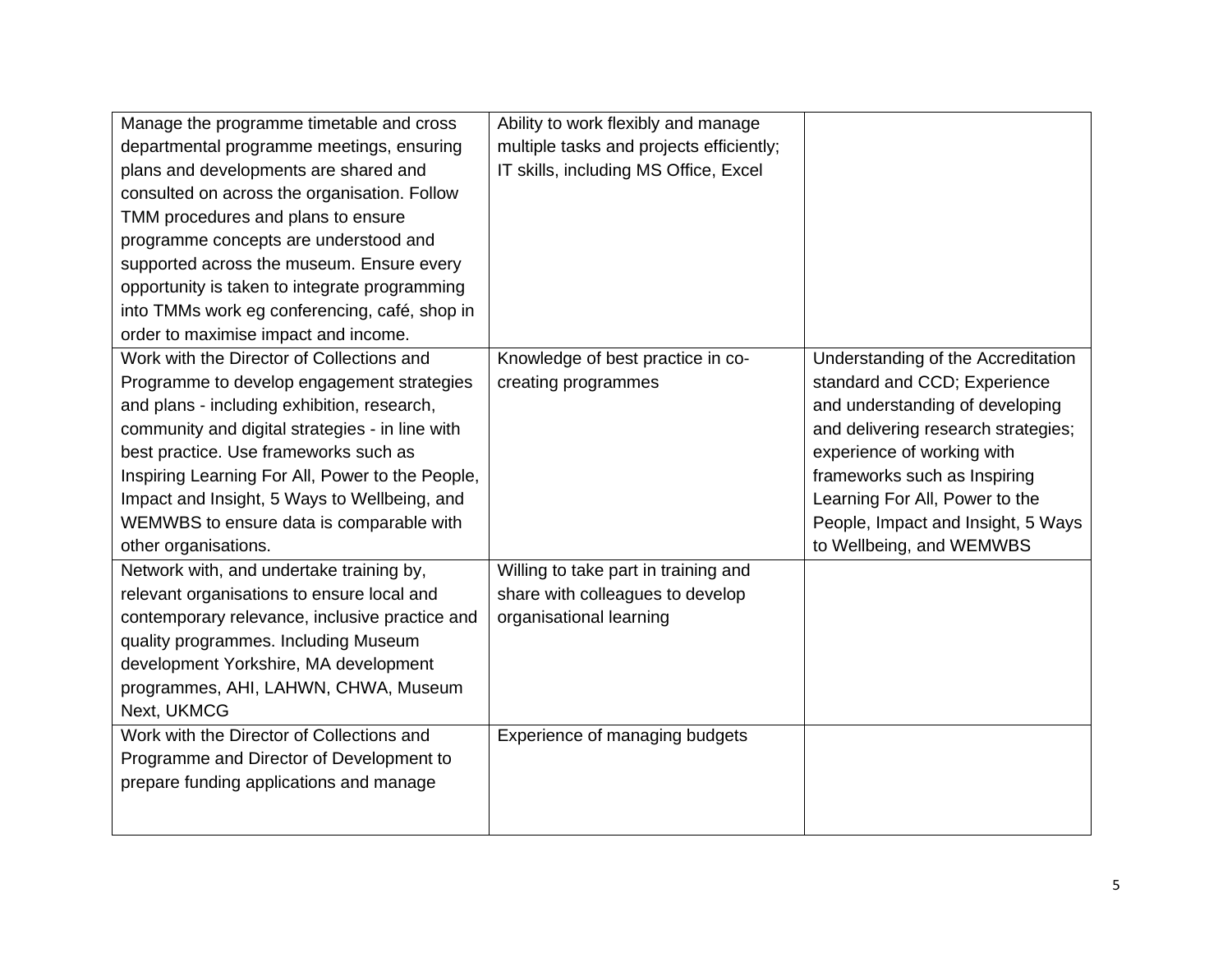| ring an awareness of funding opportunities for |                                        | Experience of fundraising for  |
|------------------------------------------------|----------------------------------------|--------------------------------|
| programming and contribute to applications     |                                        | programme development          |
| with an expertise in diverse programme         |                                        |                                |
| development and commissioning projects.        |                                        |                                |
| Ensure objectives, evaluation, themes,         | Awareness of independent museum        |                                |
| platforms and formats suit our business and    | context;                               |                                |
| audience needs and drive up audience           |                                        |                                |
| numbers and income.                            |                                        |                                |
| Prepare reports for the Exec team and Board    | Ability to communicate effectively,    |                                |
| committees as required.                        | verbally and in writing                |                                |
|                                                |                                        |                                |
| Work with marketing colleagues to ensure       |                                        | <b>Experience of promoting</b> |
| programmes are appropriately and effectively   |                                        | programmes                     |
| promoted. Meet regularly to agree plans,       |                                        |                                |
| timetables and tasks to ensure programming     |                                        |                                |
| promotion has maximum reach and impact.        |                                        |                                |
| Share widely with peers, partners, media,      | A passion for making the history of    |                                |
| colleagues: access to, knowledge about, and    | medicine relevant to a broad audience; |                                |
| opportunities to engage with, our collections  | Ability to communicate effectively,    |                                |
| including at meetings, conferences and in      | verbally and in writing                |                                |
| publications.                                  |                                        |                                |
| budgets to deliver interpretation, community   |                                        |                                |
| and other programmes                           |                                        |                                |
|                                                |                                        |                                |
|                                                |                                        |                                |
|                                                |                                        |                                |